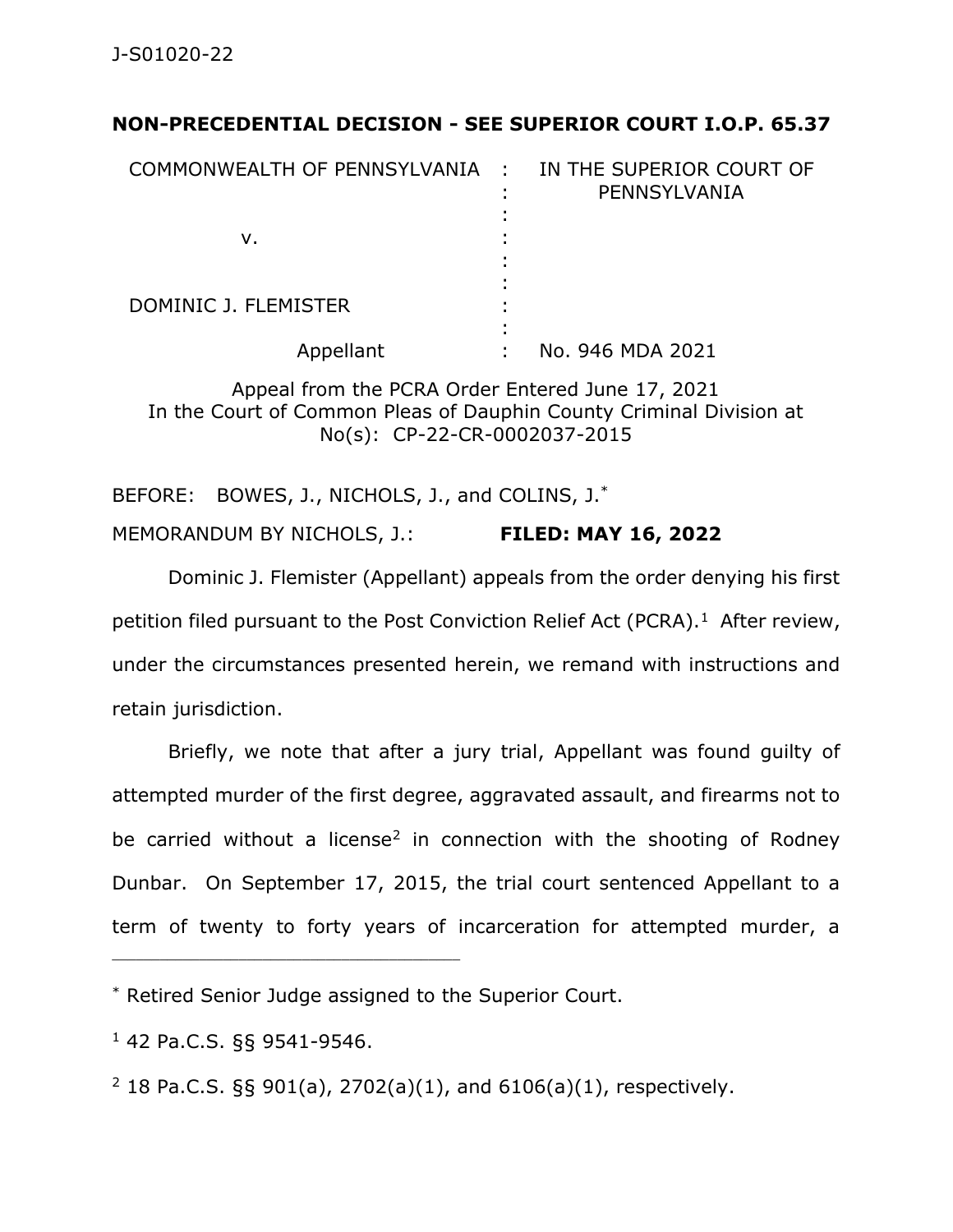concurrent term of nine to eighteen years of incarceration for aggravated assault, and a concurrent term of three to seven years of incarceration for the firearms offense. *Id.* at 6.

After this Court affirmed Appellant's judgment of sentence on September 8, 2016, Appellant filed a timely first PCRA petition. After numerous extensions, amended PCRA petitions, and substitutions of counsel, the PCRA court dismissed Appellant's PCRA petition on June 17, 2021. Appellant filed a timely appeal on July 15, 2021, and Appellant and the PCRA court complied with Pa.R.A.P. 1925.

Prior to addressing the issues raised on appeal, we note the possibility that Appellant is serving an illegal sentence.<sup>3</sup> As noted above, Appellant was convicted of both attempted murder and aggravated assault, and the trial court sentenced Appellant on each conviction. It appears these crimes were based on the single act of Appellant shooting Mr. Dunbar. Our Supreme Court has held that the single criminal act of shooting and critically injuring a person does not support sentences for both attempted murder and aggravated assault. *Commonwealth v. Anderson*, 650 A.2d 20, 24 (Pa. 1994). Aggravated assault is a lesser included offense of attempted murder, and these crimes merge for purposes of sentencing. *Id.* (citing 18 Pa.C.S. §§ 901(a), 2502(a), 2702(a)(1)).

\_\_\_\_\_\_\_\_\_\_\_\_\_\_\_\_\_\_\_\_\_\_\_\_\_\_\_\_\_\_\_\_\_\_\_\_\_\_\_\_\_\_\_\_

 $3$  Where jurisdiction is proper in this Court, the legality of a sentence is not subject to waiver, and it may be raised *sua sponte*. *See Commonwealth v. DiMatteo*, 177 A.3d 182, 192 (Pa. 2018); *see also Commonwealth v. Randal*, 837 A.2d 1211, 1214 (Pa. Super. 2003).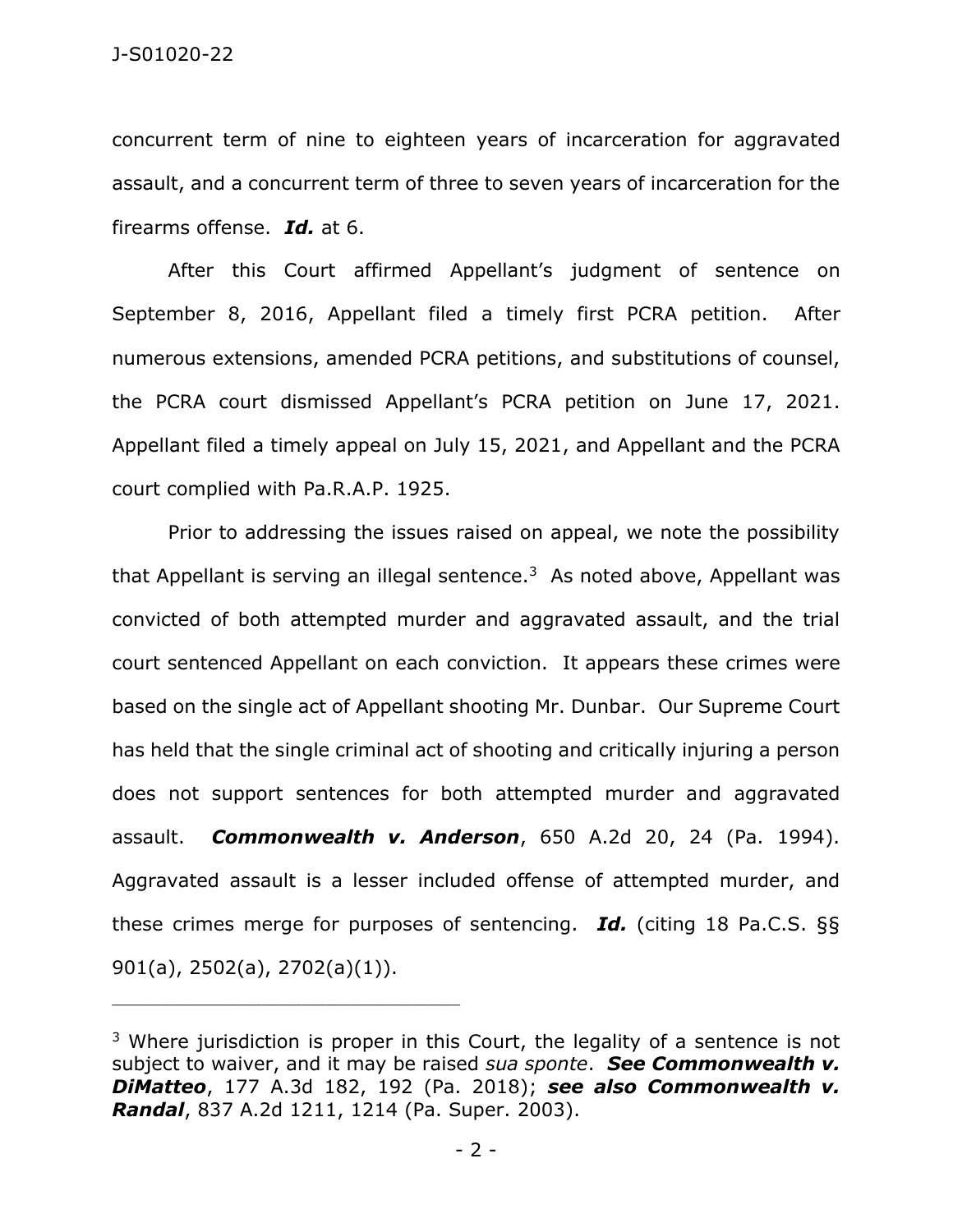Nevertheless, we are cognizant that the sentences would not merge where there were separate criminal acts underlying each charge. *See Commonwealth v. Wesley*, 860 A.2d 585 (Pa. Super. 2004). However, such circumstances are neither argued in Appellant's brief nor readily apparent from the certified record.

We point out that when Appellant filed his direct appeal, he included a request for the notes of testimony from the trial and sentencing. *See* Notice of Appeal, 11/4/15 (docketed at 1951 MDA 2015). However, in the instant appeal, the certified record contains only an excerpt from the sentencing hearing and portions of the trial excluding the parties' closings. Indeed, the trial court's charge to the jury addresses only the single act of Appellant shooting Mr. Dunbar, *see* N.T., 8/19-20/15, at 148-151, and the notes of testimony from Appellant's sentencing hearing include an excerpt of only six pages. *See* N.T., 9/17/15, at 1-6. This excerpt does not provide the imposition of sentence and there is no discussion regarding merger. *See id.*

It is apparent that in Appellant's direct appeal, he filed a Reproduced Record (RR) in our Court. In the RR, as in the record in the current appeal, the closing arguments are not included in the notes of testimony. However, the RR contains a lengthier sentencing transcript. Unfortunately, even in the more complete sentencing transcript from the RR, there is no mention of merger, only a reference to a "prior altercation." *See* RR from direct appeal (1951 MDA 2015), at 178. As such, even the expanded transcripts in the earlier RR do not answer specifically the question concerning merger.

- 3 -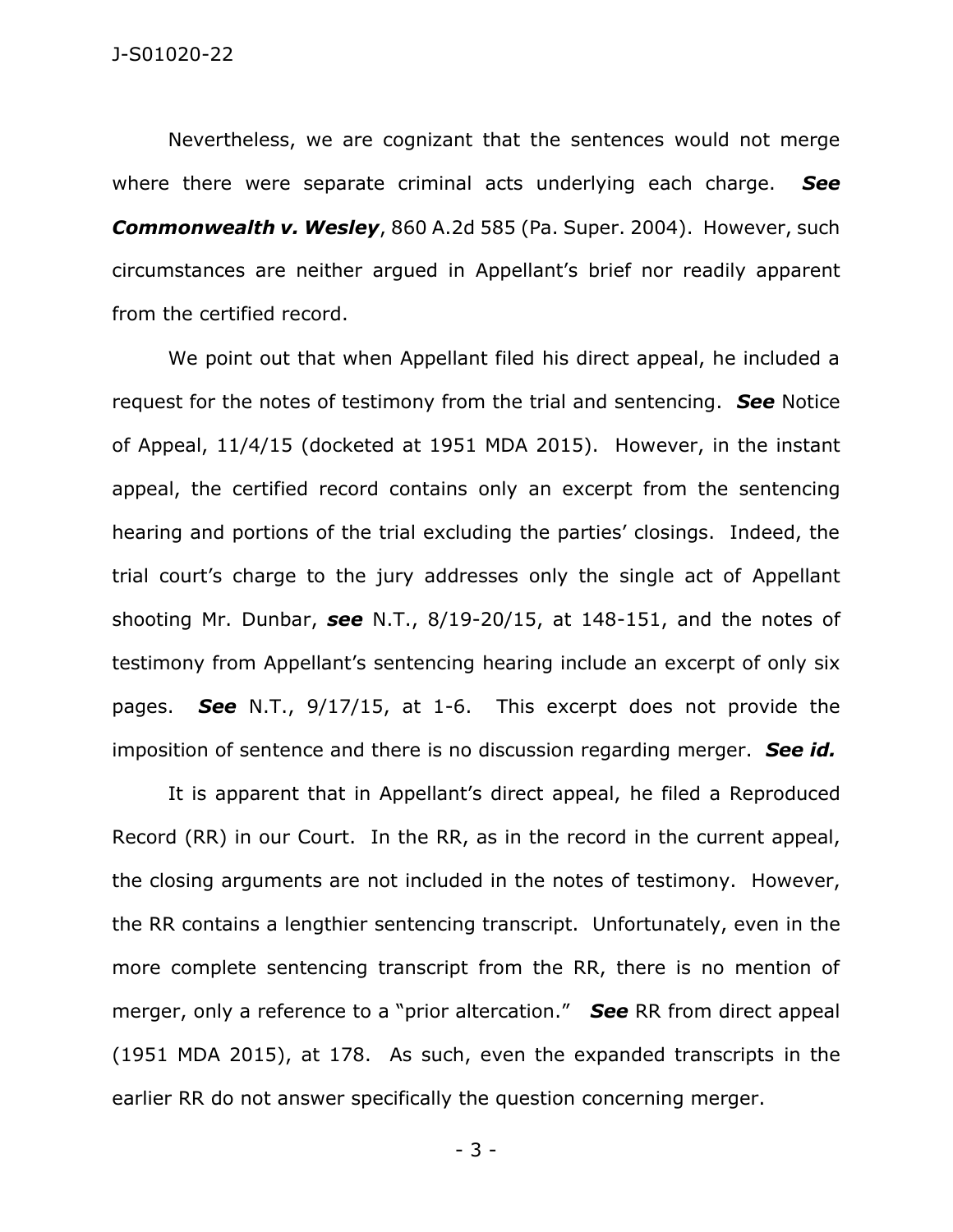Given the state of the current record, were we to merely remand for completion of the certified record, we may receive only another copy of the same truncated transcripts which we have already received and waste more valuable time. Moreover, even if we receive the more complete transcript that was included in the prior RR, it will likely not answer the merger question, because, as noted, even the RR does not discuss merger.

Conversely, remanding this matter to the PCRA court to address the deficiencies and possible errors in the record allows this Court to obtain the PCRA court's findings and conclusions in a supplemental opinion and supplemental record. We also gain the benefit of argument from the parties in supplemental briefs. Simply stated, remand allows this Court to obtain more information in a more efficient and expedient manner than merely requesting the existing transcripts.

Accordingly, we remand this matter to the PCRA court with instructions. The PCRA court shall address the state of the record and determine whether the record explains the sentence, and the PCRA court shall answer the merger question. The PCRA court will make this determination, supplement the record, and make its findings in a supplemental opinion. Thereafter, the parties shall file supplemental briefs addressing the legality of sentencing issue. Once the record is supplemented, the supplemental opinion is filed, and the parties filed their supplemental briefs, this Court will address Appellant's current PCRA appeal and address the merger issue.

- 4 -